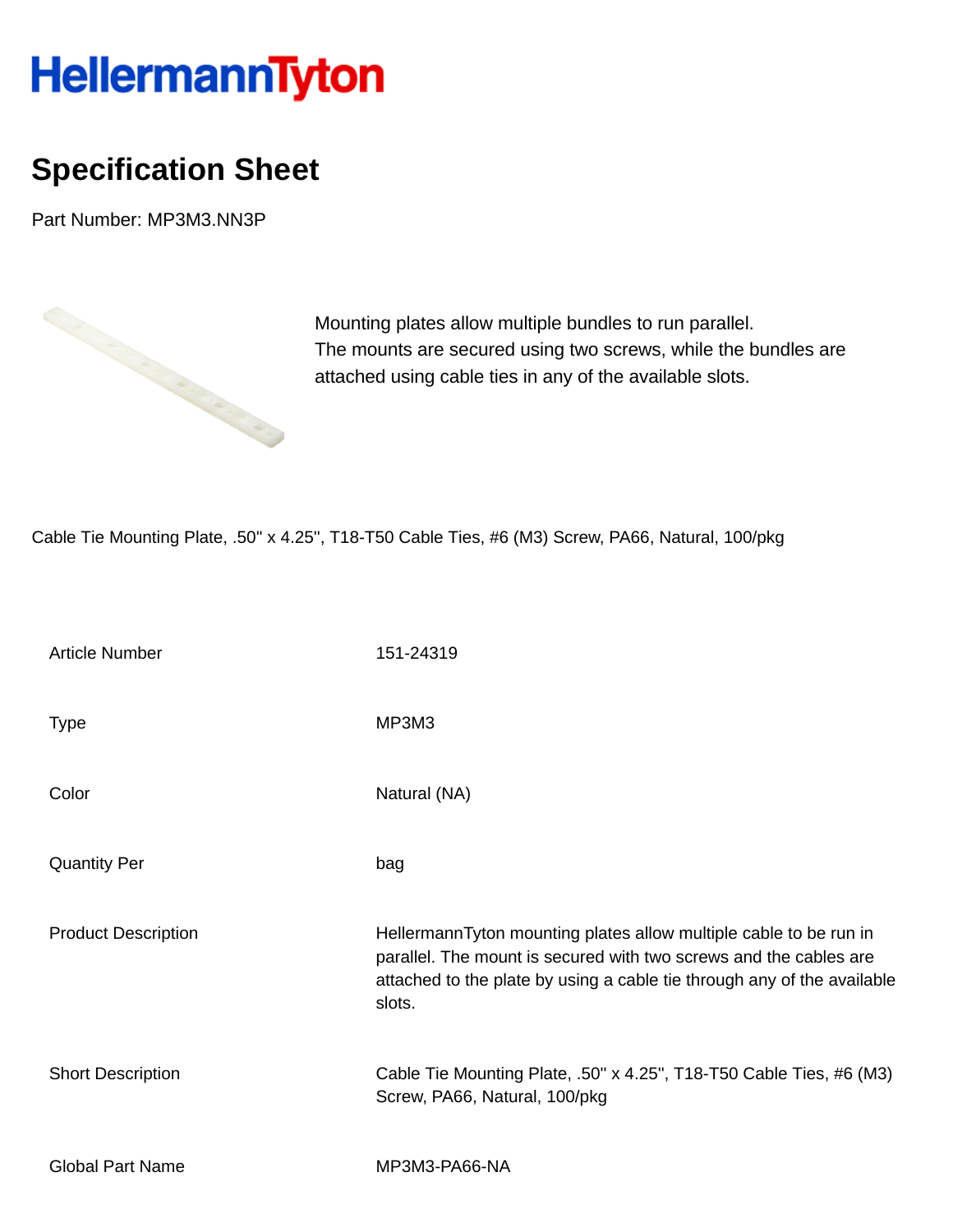| Length L (Imperial)                   | 4.25                            |
|---------------------------------------|---------------------------------|
| Length L (Metric)                     | 108.0                           |
| <b>Fixation Method</b>                | <b>Screw Mounting and Rivet</b> |
| Width W (Imperial)                    | 0.5                             |
| Width W (Metric)                      | 12.7                            |
| <b>Cable Ties</b>                     | T18 - T50                       |
| Height H (Imperial)                   | 0.125                           |
| Height H (Metric)                     | 3.2                             |
| Cable Tie Width Max (Imperial)        | 0.2                             |
| Cable Tie Width Max (Metric)          | 5.2                             |
| Mounting Hole Diameter D (Imperial)   | 0.15                            |
| Mounting Hole Diameter D (Metric)     | 3.7 mm                          |
| Mounting Hole Diameter D Max (Metric) | 3.7                             |
| Mounting Hole Centers (Imperial)      | 1.25                            |